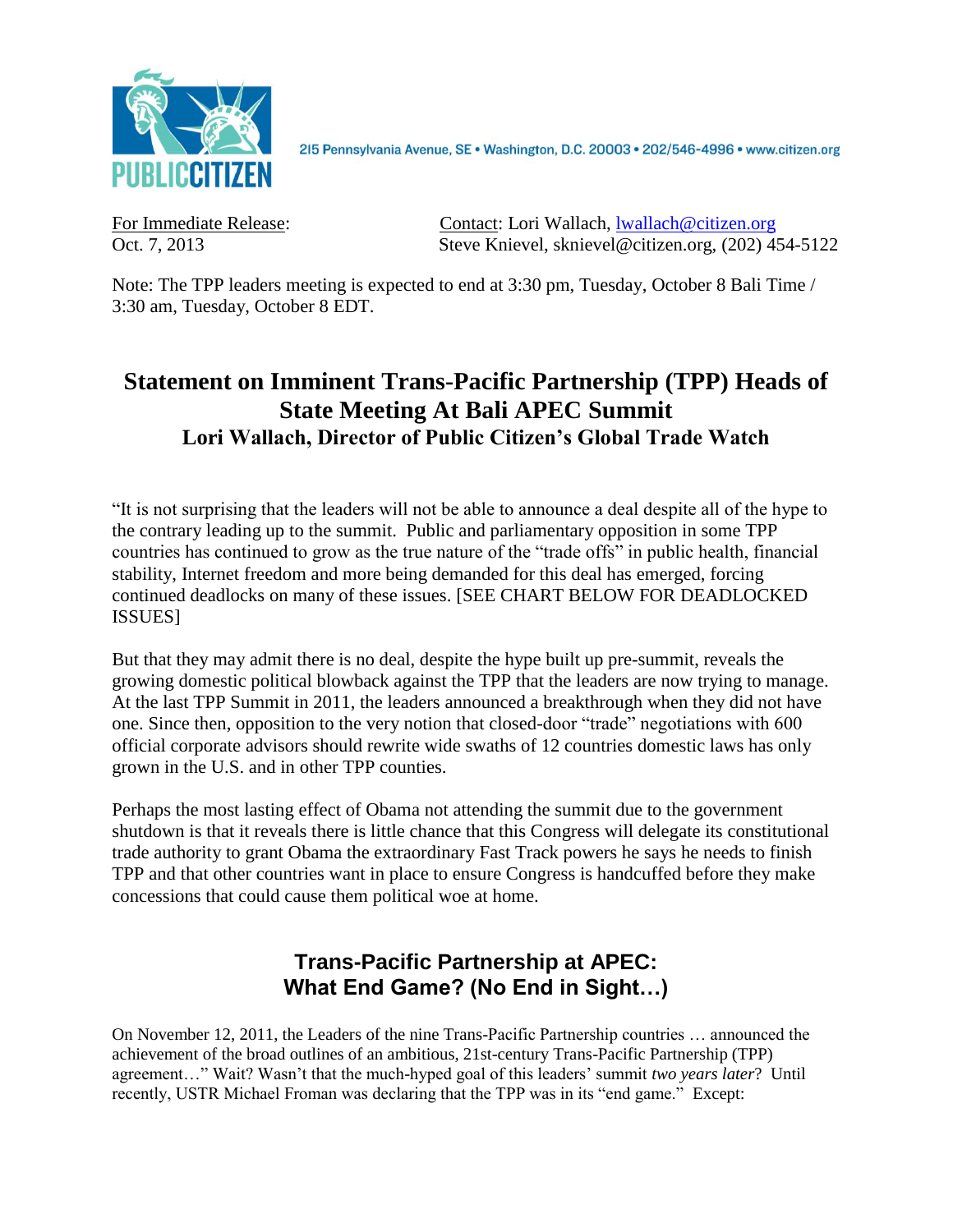- **There is no text agreed for major swaths of at least three of the pact's 29 chapters.**
- **There are multi-year deadlocks on a long list of controversial "behind the borders" issues in a dozen** *other* **chapters – one chapter has 300 "brackets." (Brackets mark disputed text.)**
- **There are no deals on any of the controversial market access issues -from sugar and dairy to textiles/apparel and autos, in part because the most basic question remains contested: how will the TPP relate to the more than 30 bilateral trade pacts already existing between the parties?**

And, as details have leaked out about the draft texts that have emerged from three years of extremely secretive negotiations, political opposition is building in several TPP countries among parliamentarians, powerful professional associations, business sectors, unions and the public. Signatory countries would be required to conform all of their domestic laws to the TPP terms. And, only five of the pact's chapters cover traditional trade matters. The rest would set rules on patents and copyright, medicine pricing policies and health care, financial regulation, food safety, immigration visas, government procurement, land-use, energy policy and more.

## **Check List: Were These Controversial TPP Issues Suddenly Resolved\*?**

 **Entire patent section of IP chapter and text on medicine pricing rules both deadlocked** *A U.S. proposal that would deliver on Big Pharma's demands for extended patents, data exclusivity and other monopoly powers that raise medicine prices has faced unwavering multi-year opposition by most other TPP countries. The entire patent section of the IP text is in brackets. In another chapter, an Annex cynically dubbed "Annex on Transparency and Procedural Fairness for Healthcare Technologies," is also deadlocked. This text would allow Big Pharma to challenge the decisions of doctors and pharmacologists who determine the cost-saving medicine formularies of countries' healthcare systems. These issues have become a major political liability in numerous TPP nations.*

## **Deadlock over enforceability of labor rights**

*The U.S. seeks labor standards that are enforceable on equal terms with the pact's other provisions. Most TPP countries oppose enforceable labor standards altogether.*

## **Environment chapter at an impasse**

*The text still has 300 brackets - connoting text that is not agreed, which is most of the text.*

#### **Deadlock over the State Owned Enterprises (SOE) text**

*To start with, there is no agreed definition of SoEs! The U.S. has proposed disciplines on SoEs forbidding the use of government resources to subsidize SoE activities within TPP nations. A sizable bloc of nations opposes the U.S. text absolutely. Recently Australia tabled an alternative text altogether. The result: this text is all brackets and no agreement.*

## **United opposition to the U.S. demand that TPP ban the use of capital controls**

*With the IMF now endorsing the usage of capital controls as a legitimate policy to avoid floods of speculative capital that cause financial crises, it is not surprising that there is united opposition to the unbending U.S. demand that TPP include a ban on countries' use of various common-sense macro-prudential measures, including capital controls and financial transaction taxes.*